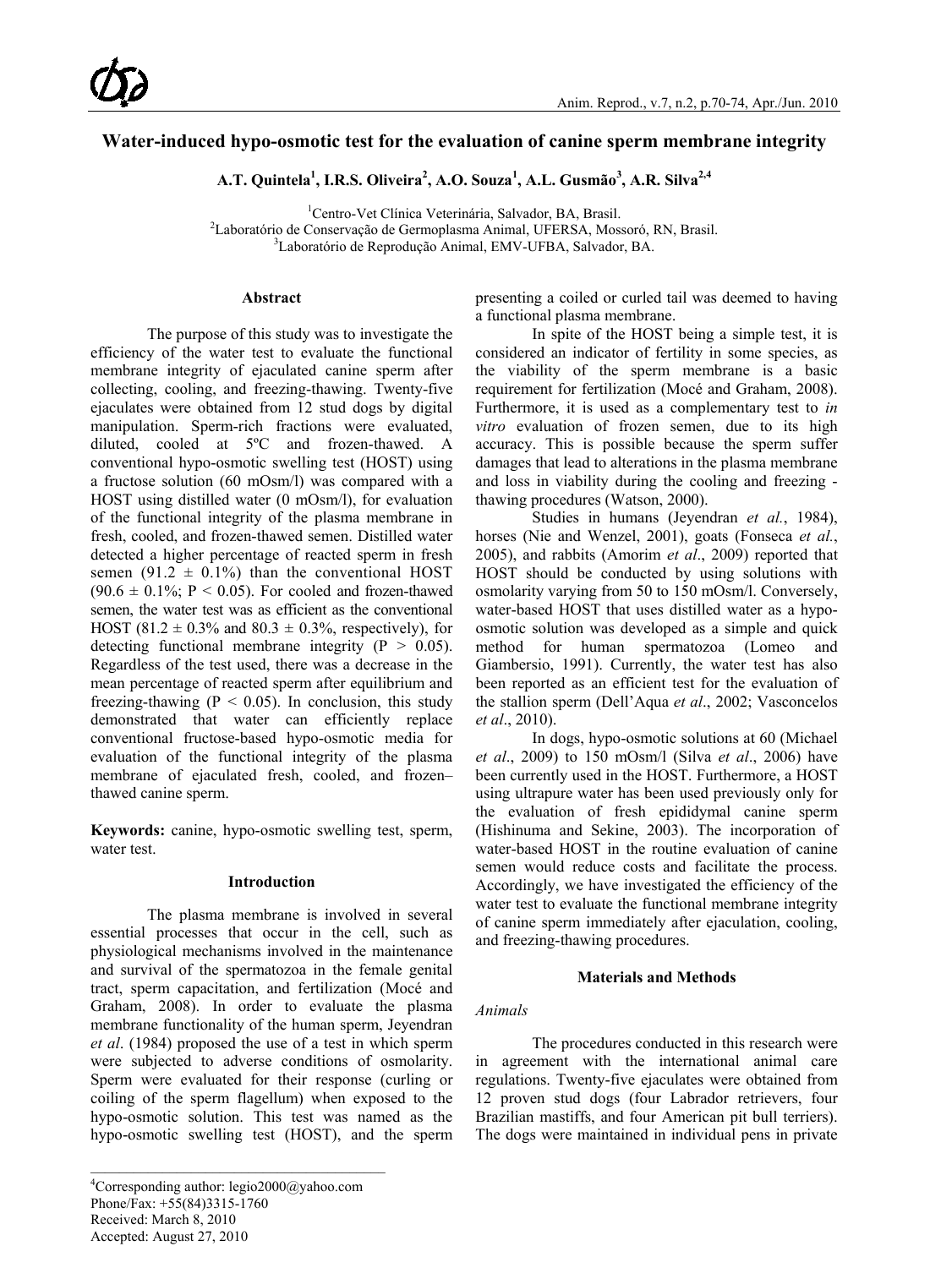kennels in Salvador, BA, Brazil (12º 58'S-38º 30'W). They were 2 to 7 years old and were fed dry commercial food twice daily, with free access to water.

#### *Semen collection and initial evaluation*

Two ejaculates were collected from each dog, except from one dog that provided three ejaculates. Ejaculates were obtained by digital manipulation at one week intervals. The sperm rich fractions were kept at 37ºC and analyzed using routine semen analysis procedures (Seager and Platz, 1977). The semen volume was recorded and sperm concentration was determined using a Neubauer counting chamber (hemocytometer). The percentage of the total and progressive motile sperm and the sperm vigor (0-5; 0 characterized by no movement and five characterized by progressive forward movement) were subjectively assessed using bright field microscopy under 100X and 400X magnification. For morphological evaluation, a semen aliquot was diluted in 10% buffered formalin and wet mount semen smears were made. The sperm morphology was evaluated under phase-contrast microscopy under 400X magnifications by counting 200 cells.

# *Evaluation of the functional integrity of plasma membrane*

For evaluation of sperm membrane functional integrity, the semen samples were divided in two aliquots and subjected to conventional and water-based HOST. For the conventional HOST, the first semen aliquot (0.1 ml semen) was diluted into 1 ml fructose solution presenting 60 mOsm/l (Michael *et al*., 2009). For the water test, a second aliquot of 0.1 ml of semen was diluted in 1.0 ml distilled water with 0 mOsm/l (Lomeo and Giambersio, 1991). The osmolarity of the solutions was determined by using a micro-osmometer (Type '13/13DR - Autocal, Roebling, Berlin, Germany). Both aliquots were incubated in a water bath at 37ºC for 45 min. Evaluations were conducted under phasecontrast microscopy (200X) by operators unaware of the experimental design. The cells were classified as reacted and non-reacted according to the presence or absence of coiled tails, respectively (Kumi-Diaka and Badtram, 1994). The percentage of reacted sperm was subtracted from the percentage of tail defects verified by the sperm morphology evaluation.

#### *Semen processing*

The reagents used in this study were obtained from Sigma-Audrich (St. Louis, MO, USA). An extender consisting of 3.028 g Tris-hydroximethylaminomethane (Tris), 1.78 g monohydrated citric acid, and 1.25 g D-fructose dissolved in 100 ml ultrapure water was used (Silva *et al*., 2002). The osmolarity of this solution was 295 mOsm/l and the pH was 6.6.

Immediately after initial evaluation, each sperm-rich fraction of the semen was diluted 1:1 with skimmed milk extender (Kenney *et al*., 1975), and centrifuged at 800 *g* for 5 min. The supernatant was discarded and the pellet resuspended in Tris plus egg yolk (20%) and glycerol (5%) to a final concentration of  $80 \times 10^6$  spermatozoa/ml. The samples were packed into 0.5 ml plastic straws and equilibrated in a refrigerator at 5°C for 60 min. After cooling, one straw was rewarmed and evaluated for functional membrane integrity using both hypo-osmotic solutions. The other straws were placed horizontally in a thermal box for 20 min, positioned 6 cm above the liquid nitrogen  $(N_2)$  level, and reached a temperature close to -70ºC in the vapor. Finally, the straws were immersed into liquid  $N_2$  for storage. After one week, the frozen semen straws were thawed in a water bath at 37ºC for 30 sec and thereafter evaluated for sperm motility, vigor, and morphology, and for the functional integrity of the membrane, by conventional and water-based HOST, as reported for fresh semen.

# *Statistical analyses*

Twenty-five replicates were performed for each treatment (conventional and water-based HOST). Statistical analyses were conducted with the *Statistical Analysis System* (SAS 6.10, SAS Institute Inc., Cary, NC, USA). The results were expressed as mean ± SD. Data were checked for normality by the Kolmogorov-Smirnov test with Lilliefor's correction and for homocedasticity with the Levene's test. An experimental design at random blocks was used and the treatments (fresh x frozen-thawed semen; conventional x water-based HOST) were compared using the Tukey test. The results were considered significant when  $P \le 0.05$ .

#### **Results**

The mean  $(\pm SD)$  volumes for the sperm-rich semen fractions ( $n = 25$ ) were  $1.5 \pm 0.5$  ml, whereas, mean ( $\pm$  SD) sperm concentrations were 768  $\pm$  182.2 x  $10<sup>6</sup>$  sperm/ml. Other sperm characteristics obtained following semen analysis are shown in Table 1. A significant reduction in sperm quality was verified after freezing–thawing ( $P \le 0.05$ ).

Table 2 shows the results for the functional integrity of plasma membrane in fresh, cooled, and frozen-thawed sperm. Significant differences between hypo-osmotic solutions were detected only for fresh semen ( $P < 0.05$ ). A decrease in functional sperm membrane integrity was verified in the use of both tests after freezing–thawing ( $P < 0.05$ ).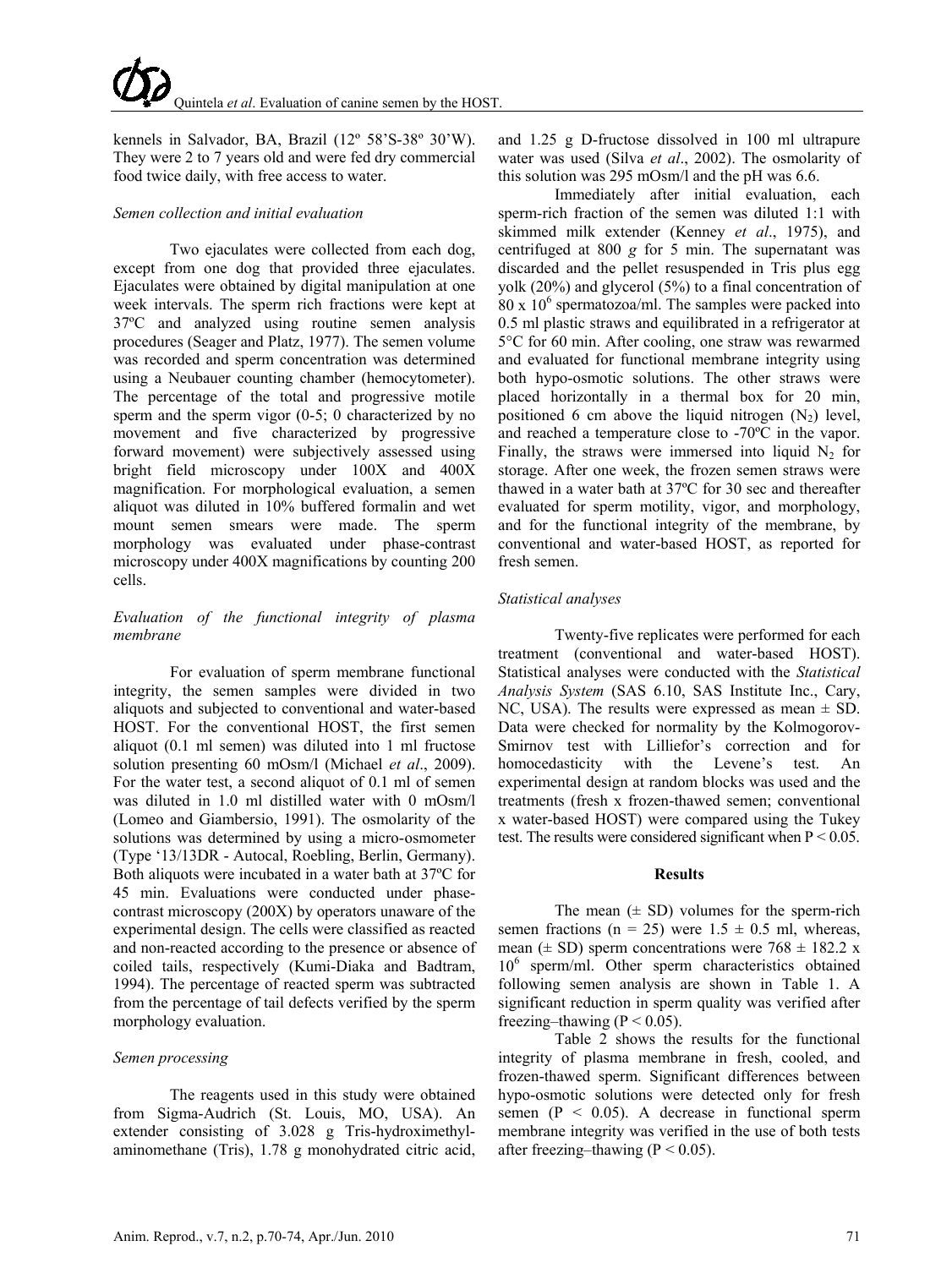# Quintela *et al*. Evaluation of canine semen by the HOST.

|                              | Fresh semen            | Frozen-thawed semen   |
|------------------------------|------------------------|-----------------------|
| Total motility $(\%)$        | $91 \pm 2.1^a$         | $36 \pm 9.6^{\circ}$  |
| Progressive motility $(\% )$ | $89.2 \pm 2.8^{\circ}$ | $25.2 \pm 9.2^b$      |
| Vigor $(0-5)$                | $5 \pm 0^a$            | $2.1 \pm 0.5^{\rm b}$ |
| Normal morphology $(\%)$     | $93.6 \pm 1.6^a$       | $67.1 \pm 6.1^b$      |

Table 1. Mean  $(\pm SD)$  values for sperm characteristics in fresh and frozen-thawed canine semen (n = 25 ejaculates).

<sup>a,b</sup>Within a row, means without a common superscript differ ( $P < 0.05$ ).

Table 2. Mean  $(\pm SD)$  values for functional integrity of plasma membrane of fresh, cooled and frozen-thawed canine sperm evaluated by conventional hypoosmotic swelling test (HOST) or water test( $n = 25$  ejaculates).

| Evaluation                  | HOST                         | Water test                   |
|-----------------------------|------------------------------|------------------------------|
| Fresh semen $(\% )$         | $90.6 \pm 0.1$ <sup>aA</sup> | $91.2 \pm 0.1^{\text{bA}}$   |
| Cooled semen $(\% )$        | $80.3 \pm 0.3$ <sup>aB</sup> | $81.2 \pm 0.3$ <sup>aB</sup> |
| Frozen-thawed semen $(\% )$ | 53.4 $\pm$ 0.7 <sup>aC</sup> | $53.8 \pm 0.7$ <sup>aC</sup> |

<sup>a,b</sup>Within a row, means without a common superscript differ (P < 0.05). A,<sup>B</sup>Within a column, means without a common superscript differ (P < 0.05).

#### **Discussion**

The response of spermatozoa to a hypoosmotic solution is reported to vary according to the species. In dogs, correlations between osmotic response and sperm motility have been reported (Rota *et al*., 2005; Silva *et al*., 2006). However, a relationship between conventional HOST response and fertility of canine sperm has not yet been established (Peña-Martinez, 2004), as reported for humans (Jeyendran *et al*., 1992).

A HOST that used distilled water as a hypoosmotic solution was developed as a simple and quick method for human spermatozoa (Lomeo and Giambersio, 1991). For dogs, water-based HOST was previously reported as an efficient method to analyze the functional integrity of plasma membrane in fresh canine epididymal sperm (Hishinuma and Sekine, 2003). However, it is known that the physiological properties of canine epididymal spermatozoa differ from those of ejaculated spermatozoa. These differences include the presence or absence of sensitization with prostatic fluid (PF). The prostate is the sole accessory reproductive organ in dogs, and PF is mixed with spermatozoa at ejaculation, but the effect of PF on sperm has not yet been clarified (Hori *et al*., 2005).

We demonstrate that water-based HOST is also efficient for evaluating plasma membrane integrity of fresh and frozen-thawed canine sperm. In addition, distilled water presents the advantage to be relatively inexpensive and easier to manipulate than sugar-based solutions currently used for the conventional HOST. Further studies must also be conducted in order to reduce the time of incubation of sperm in distilled water, as Pinto and Kozink (2008) recommended a decrease in incubation time of the HOST for canine sperm to as short as 1 min.

The mean percentage of sperm that reacted to the water test was greater than that verified by the conventional HOST for fresh semen (P < 0.05). However, we emphasize that a difference lower than 2% between the treatments may not have biological relevance for this parameter. Distilled water has been previously reported to be a superior medium for detection of the functional integrity of plasma membrane in equine sperm (Dell'Aqua *et al*., 2002), when compared with other sugar-based solutions. It is suggested that the plasma membrane of equine spermatozoa present high permeability to water, due to the presence of a porous membrane and protein water channels (Neild *et al*., 1999). We speculate that these characteristics are also possibly present in the canine sperm, which facilitates its permeability to water.

For cooled and frozen-thawed canine sperm, the water test was as efficient as the conventional HOST in evaluating the functional integrity of the plasma membrane. Similar results were reported for human frozen-thawed semen (Lin *et al*., 1998), in which distilled water was shown to be as efficient as sugarand electrolyte-based hypo-osmotic solutions, for detection of sperm membrane integrity. In the present study, a significant decrease in the functional integrity of the plasma membrane was verified in both hypoosmotic solutions during the processes of cooling (prefreezing equilibration) and freezing-thawing of the canine semen. This decrease was also observed by other authors during the cooling (Lopes *et al*., 2009) and freezing (Silva *et al*., 2006; Pinto and Kozink, 2008) of canine semen. During these procedures, the sperm cells pass through a serious of drastic changes in their physical and chemical environment (Watson, 2000). First, the temperature falls close to the freezing point of water, which leads to structural changes in the lipid bilayer, altering the plasma membrane. Due to this, a reorganization of the membrane components occurs and some lipids, which are linked to membrane proteins, aggregate among themselves and allow the freed membrane proteins to aggregate other substances. All these changes can provoke alterations in the permeability of the plasma membrane, and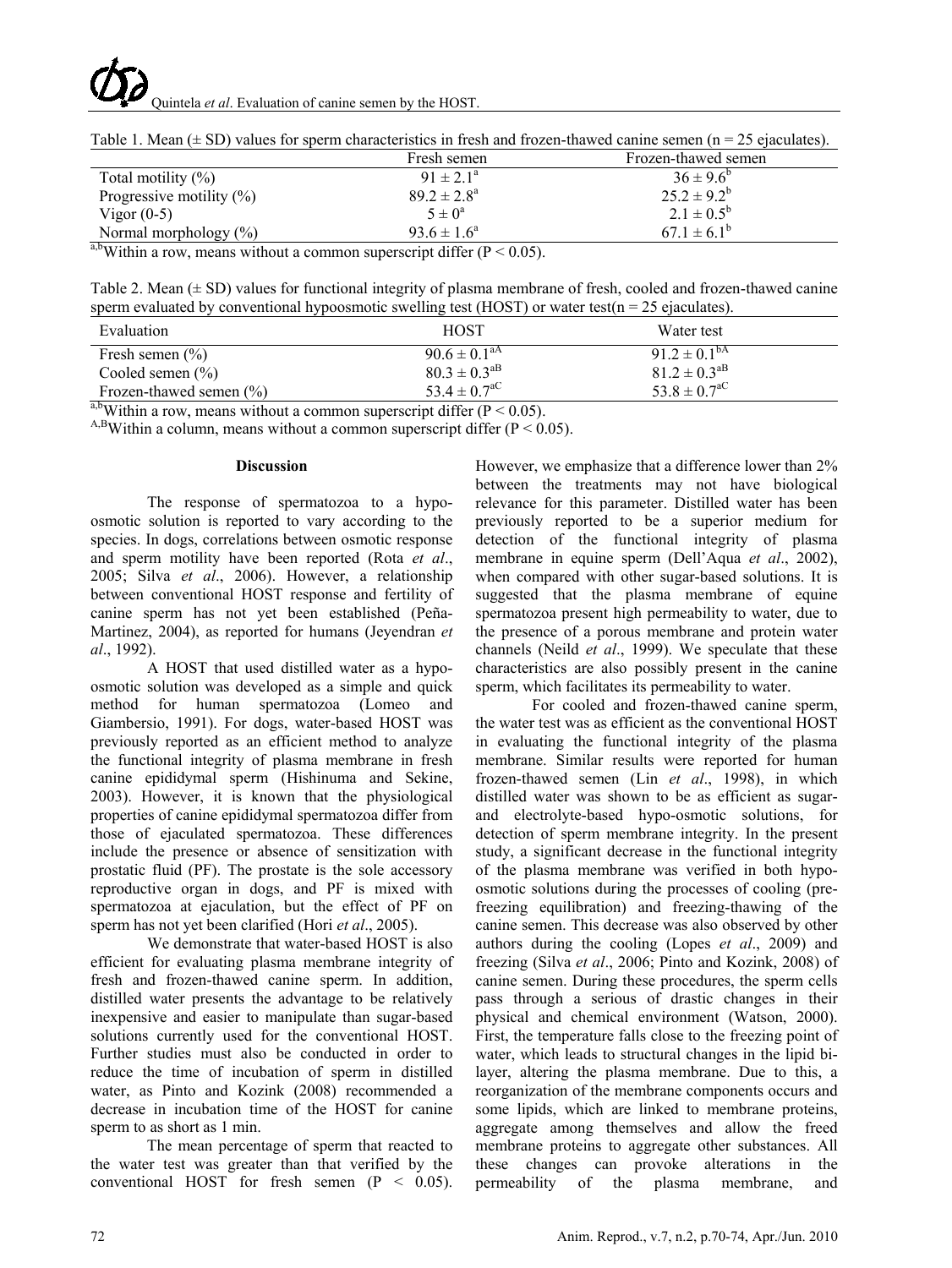consequently, cause its rupture (Hermansson and Linde-Forsberg, 2006). Besides, glycerol can also promote physical-chemical alterations that can provoke the rupture of the plasma membrane or even the loss of important membrane proteins (Holt, 2000).

Differences in temperature and osmolarity among freezing media and the sperm provide great variation in the water volume in the cell, leading to a stress mechanism on the cell membrane. The transition phase that occurs during the freezing alters the ultrastructure of the membrane and creates regions that are free of proteins, which reduces the cryopreservative efficiency. Reorganization of the lipid membrane of the sperm seems to disturb the lipid-lipid or lipid-protein interactions that are necessary for the perfect functioning of the membrane (Watson, 2000). In addition, the freezing media can lead to the rupture of the membrane, as it can cause osmotic stress, membrane alterations, and changes in the microtubule structure of the sperm tail (Correa and Zavos, 1994). Furthermore, the sperm are also exposed to osmotic stress when the time for thawing is insufficient for the efflux of excess cryoprotectants. Therefore, the sperm cells swell and rupture as the media become abruptly diluted due to the melting of the extracellular ice (Pegg, 2002).

In conclusion, it has been demonstrated that the water test can be efficiently used for the evaluation of the functional integrity of the plasma membrane for ejaculated canine sperm after collecting, cooling, and freezing-thawing. The use of this test provides an inexpensive and simple alternative to other HOST protocols that utilize sugar-based solutions. The potential relationship between the water test and the fertility of canine sperm needs to be further investigated.

#### **References**

**Amorim EAM, Torres CAA, Graham JK, Amorim LS, Santos LVL**. 2009. The hypoosmotic swelling test in fresh rabbit spermatozoa. *Anim Reprod Sci*, 111:338- 343.

**Correa JR, Zavos PM**. 1994. The hypoosmotic swelling test: its employment as assay to frozen-thawed bovine sperm membrane. *Theriogenology*, 42:351-360.

**Dell'Aqua Jr JA, Papa FO, Zahn FS, Alvarenga MA, Leonardo H**. 2002. Novo teste osmótico de avaliação da integridade da membrana plasmática de sêmen congelado eqüino. *Rev Bras Reprod Anim,* 26:189-191.

**Fonseca JF, Torres CAA, Maffili VV, Borges AM, Santos ADF, Rodrigues MT, Oliveira RFM**. 2005. The hypoosmotic swelling test in fresh goat spermatozoa. *Anim Reprod*, 2:139-144.

**Hermansson U, Linde-Forsberg C**. 2006. Freezing of stored, chilled dog spermatozoa. *Theriogenology*, 65:584-593.

**Hishinuma M, Sekine J**. 2003. Evaluation of membrane integrity of canine epididymal spermatozoa

by short hypoosmotic swelling test with ultrapure water. *J Vet Med Sci*, 65:817-820.

**Holt WV**. 2000. Basic aspects of frozen storage of semen. *Anim Reprod Sci,* 62:3-22.

**Hori T, Hagiuda K, Kawakami E, Tsutsui T**. 2005. Unilateral intrauterine insemination with prostatic fluidsensitized frozen caudal epididymal sperm in beagle dogs. *Theriogenology*, 63:1573-1583.

**Jeyendran RS, Van der Ver HH, Perez-Pelaez M, Crabo BG, Zaeveld LJD**. 1984. Development of an assay to assess the functional integrity of the human sperm membrane and its relationship to other semen characteristics. *J Reprod Fertil,* 70:219-228.

**Jeyendran RS, Van der Ven HH, Zaneveld LJD**. 1992. The hypoosmotic swelling test: an update. *Arch Androl*, 29:105-116.

**Kenney RM, Bergman RV, Cooper WL, Morse GW**. 1975. Minimal contamination techniques for breeding mares: technique and preliminary findings. *Proc Am Assoc Equine Pract*, 21:327-336.

**Kumi-Diaka J, Badtram G**. 1994. Effect of storage on sperm membrane integrity and other functional characteristics of canine spermatozoa: *in vitro* bioassay for canine semen. *Theriogenology*, 41:1355-1366.

**Lin MH, Morshedi M, Srisombut C, Nassar A, Oehningher S**. 1998. Plasma membrane integrity of cryopreserved human sperm: an investigation of the results of the hypoosmotic swelling test, the water test and eosin-Y staining. *Fertil Steril*, 70:1148-1155.

**Lomeo AM, Giambérsio AM**. 1991. Water-test: a simple method to assess sperm-membrane integrity. *Int J Androl,* 14:278-282.

**Lopes G, Simões A, Ferreira P, Martins-Bessa A, Rocha A**. 2009. Differences in preservation of canine chilled semen using different transport containers. *Anim Reprod Sci*, 112:158-163.

**Michael AJ, Alexopoulos C, Pontiki EA, Hadjipavlou-Litina DJ, Saratsis P, Ververidis HN, Boscos CM**. 2009. Effect of antioxidant supplementation in semen extenders on semen quality and reactive oxygen species of chilled canine spermatozoa. *Anim Reprod Sci*, 112:119-135.

**Mocé E, Graham JK**. 2008. *In vitro* evaluation of sperm quality. *Anim Reprod Sci*, 105:104-118.

**Neild D, Chaves G, Flores M, Mora N, Beconi M, Aguero A**. 1999. The hypoosmotic swelling test in equine spermatozoa. *Theriogenology,* 51:721-727.

**Nie GJ, Wenzel JGW**. 2001. Adaptation of the hypoosmotic swelling test to assess functional integrity of stallion spermatozoa plasma membranes. *Theriogenology*, 55:1005-1018.

**Pegg DE**. 2002. The history and principles of cryopreservation. *Semin Reprod Med,* 20:5-13.

**Peña-Martinez AI**. 2004. Canine fresh and cryopreserved semen evaluation. *Anim Reprod Sci*, 82/83:209-224.

**Pinto CRF, Kozink DM**. 2008. Simplified hypoosmotic swelling test (HOST) of fresh and frozen-thawed canine